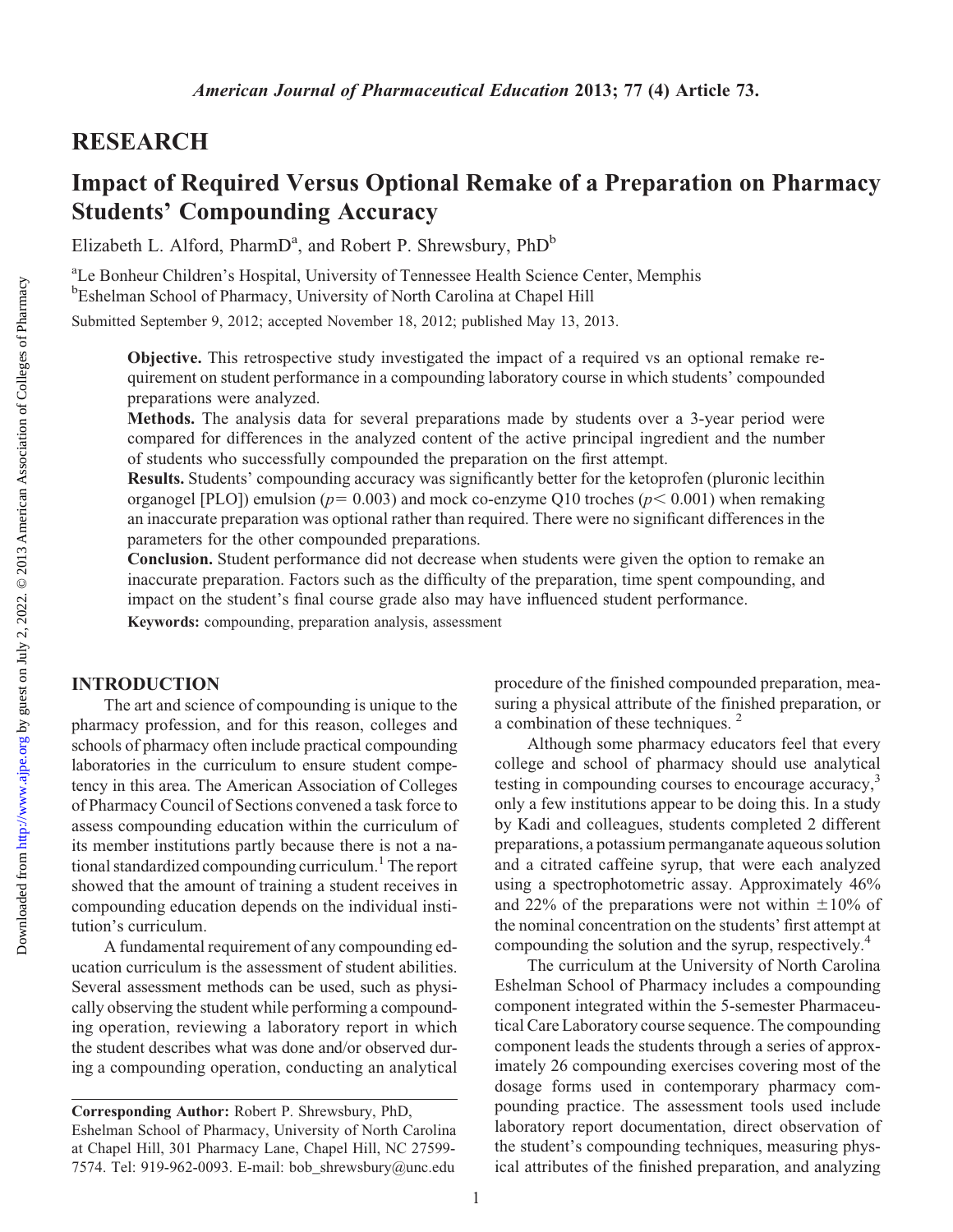the compounded preparation for the content of the active principal ingredient. The pharmaceutical analysis of the compounded preparations is carried out using spectrophotometric assays or high performance liquid chromatography (HPLC) procedures.

For several years, the preparation analyses were used as the basis for assigning a grade for the compounding exercise. Typically, the preparation analysis accounted for 50% of the student's grade, with the other 50% consisting of the accuracy of the label and laboratory report, as well as the student's counseling abilities. Students received either the full score or a zero grade, dubbed the "analysis requirement," depending on whether their preparation was within an acceptable standard range (typically  $\pm$  10% of the label amount or concentration of the active principal ingredient). If the preparation was outside the range, the student was required to remake the preparation to receive the full score. After several years of requiring students to remake an inaccurate preparation, students were given the option to remake the preparation. The objective of this retrospective study was to determine the impact of changing the remake analysis requirement to an optional remake provision.

## METHODS

There is no means to directly measure student effort in making a compounded preparation. However, we hypothesized that student effort could be inferred by examining the analytical data when a required remake was enforced versus when an optional remake was in place. Students may be less diligent when a less stringent assessment is used. A larger variation in the preparation active principal ingredient analysis and the number of students who successfully compounded the preparation on the first attempt might reflect a decrease in a student's attention to detail, carefulness in measuring ingredients, etc. Thus, this information was collected for several compounded preparations and reviewed to determine if student diligence decreased. The preparations reviewed in this study cover a span of 3 years, and were selected from all of the preparations analyzed during that period to give a range of simple to complex preparations. In both the cases of required and optional remakes, students were aware of their grade on the first attempt.

The selected preparations were compounded during the regularly scheduled pharmaceutical care laboratory courses. Appendix 1 provides the formulations used and the method used to compound the preparations. The same preparations were made over the study years, and the same analytical techniques and equipment were used to analyze the preparations. A correctly compounded preparation was considered to have an active principle ingredient

strength within  $\pm 10\%$  of the theoretical strength. All analytical procedures were developed in-house by the course instructor. A detailed description of the analysis process used for each preparation is also provided in Appendix 1.

The variation of each compounded preparation in the years when the required or optional remake policy was in force was compared by calculating the mean and standard deviation of the student results. A  $z$  test was used to test for significant differences in the analysis results because the variance was known. Another measure of the variation was the number of students who compounded the preparation correctly on the first attempt using  $\pm 10\%$  of the theoretical active principal ingredient strength as the criteria for an accurately compounded preparation.

#### RESULTS

Table 1 shows the number and percentage of students who accurately compounded the preparation on the first attempt within  $\pm 10\%$  of the labeled active principal ingredient strength. Ninety-eight students (84% of the total number of students compounding the formulation) made diphenhydramine syrup within expected parameters when the remake was required vs 101 students (81%) when the remake was optional. Ibuprofen was compounded within expected parameters by 69 (58%) and 53 (44%) students when the remake was required and optional, respectively. A ketoprofen PLO emulsion was compounded within expected parameters by 20 (17%) and 49 (42%) of students when the remake was required and optional, respectively. Seventy-three (61%) and 38 (32%) students compounded a hydrocortisone stick within expected parameters when the remake was required and optional, respectively.

Table 1. Comparison of Pharmacy Students' Compounding Results When Remake Was Required and Optional in a Course ( $N = 124$ )<sup>a</sup>

| Preparation           | Acceptable <sup>b</sup><br>Compounding<br><b>Completed When</b><br><b>Remake Was</b><br>Required, No. $(\% )$ | Acceptable<br>Compounding<br><b>Completed After</b><br><b>Remake Became</b><br>Optional, No. (%) |
|-----------------------|---------------------------------------------------------------------------------------------------------------|--------------------------------------------------------------------------------------------------|
| Diphenhydramine       | 98 (84)                                                                                                       | 101 (81)                                                                                         |
| Ibuprofen             | 69 (58)                                                                                                       | 53 (44)                                                                                          |
| Ketoprofen            | 20(17)                                                                                                        | 49 (42)                                                                                          |
| Hydrocortisone        | 73 (61)                                                                                                       | 38 (32)                                                                                          |
| Niacin                | 48 (41)                                                                                                       | 87 (75)                                                                                          |
| Mock Co-Enzyme<br>Э10 | 17(15)                                                                                                        | 41 (39)                                                                                          |

<sup>a</sup> Number of students enrolled varied between 105 and 124 depending on class and semester.

<sup>b</sup> Within  $\pm 10\%$  of labeled strength.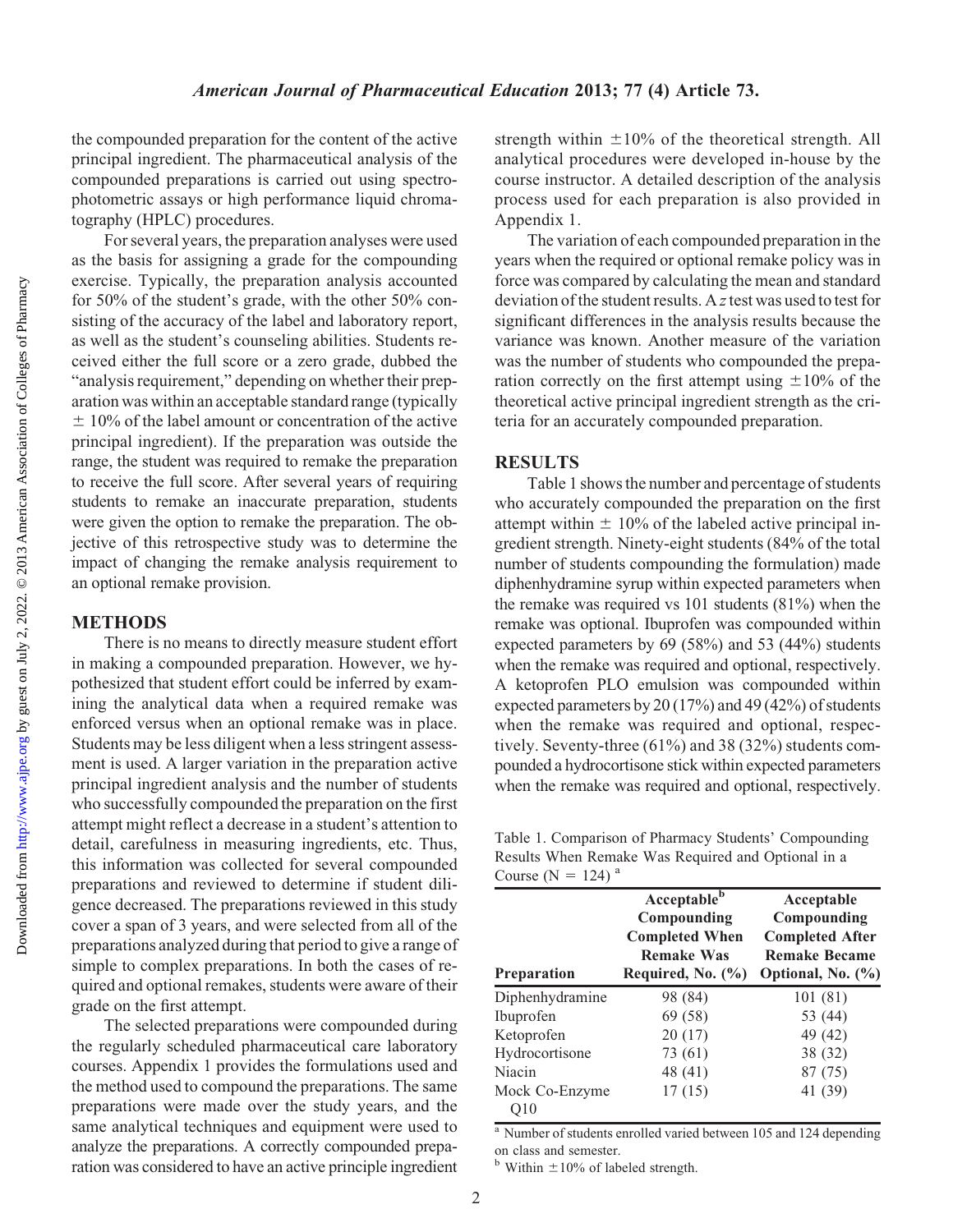Forty-eight (41%) and 87 (75%) students compounded a niacin suspension within expected parameters when the remake was required and optional, respectively. Seventeen (15%) and 41 (39%) students compounded a mock co-enzyme Q10 troches within expected parameters when a remake was required or optional, respectively.

Table 2 compares the resultant analytical concentrations when a remake was required and optional using the analytically determined active principal ingredient amount for the compounded preparations. For the diphenhydramine syrup, the students' performance was not significantly different whether the remake was required  $(2.5 \pm 0.5 \text{ mg/mL})$  or optional  $(2.5 \pm 0.6 \text{ mg/mL})$ . There were also no significant differences in student accuracy in preparing the ibuprofen effervescent powder when the remake was required  $(4.0 \pm 0.9 \text{ g}/50 \text{ g})$  vs optional  $(4.2 \pm 0.6 \text{ g}/50 \text{ g})$ . Students' accuracy in preparing the ketoprofen PLO emulsion was significantly higher when a remake was optional (0.9  $\pm$  0.2 g/10 mL) than when it was required (0.7  $\pm$  0.2 g/10 mL;  $p = 0.003$ ). For the hydrocortisone medication stick, there were no significant differences in student accuracy when a remake was required  $(2.5\% \pm 0.5\%)$  vs optional  $(2.7\% \pm 0.6\%)$ . No significant differences in preparation were found in the niacin suspension when the required remake data (5.4  $\pm$  0.9 g/150 mL) and optional remake data (5.2  $\pm$  0.5 g/150 mL) were compared. There was a significantly better performance on the mock co-enzyme Q10 troches when the remake was optional (2.7  $\pm$  0.5 g) instead of required (1.9  $\pm$  0.3 g;  $p < 0.001$ ).

## DISCUSSION

Student performance in compounding did not differ when remaking the preparation was optional or required. This was clearly evident in 4 of the formulations (diphenhydramine syrup, ibuprofen effervescent powder, hydrocortisone stick, and niacin suspension). In compounding the ketoprofen PLO emulsion and mock co-enzyme Q10 troche formulations, the preparations of the groups who were required to remake them were outside of the expected  $\pm$  10% range. However, the preparations of those in the optional remake groups were at the limits of the range. This might suggest that students' compounding was more accurate when an optional remake policy was in force. It might also suggest some variability in year-toyear class data. One possible source of variability in the study could be differences in the ingredients used from year to year. To minimize this variability, in-date preparation ingredients from reputable vendors were used each year. Also, standard curves were used for each group of preparations for all active principal ingredient data included in this study.

The number of students within  $\pm 10\%$  of the labeled active principal ingredient strength was highest for the diphenhydramine syrup, as shown by an 84% and 81% success rate for the required and optional remake groups, respectively (Table 1). In addition, there was a small deviation from the expected active principal ingredient concentration of 2.5 mg/mL for both the required and optional remake groups (Table 2). Because the diphenhydramine syrup was the first preparation that students made during the Pharmaceutical Care Laboratory course sequence, students were more likely to pay close attention to this compound and put forth their best effort. In addition, the overall student workload was lighter at the beginning of the semester; thus, students may have been willing to devote more time toward compounding the preparation.

Interestingly, almost twice as many students correctly compounded the ketoprofen PLO emulsion, niacin suspension, and mock co-enzyme Q10 troches when the remake was optional rather than required (Table 1). In addition, the expected active principal ingredient content for these 3 preparations was significantly closer to the middle of the expected  $\pm 10\%$  range (Table 2). Such a performance when a remake was optional rather than required was not intuitively expected. However, many factors may have contributed to this outcome such as: (1) the time in the semester the compound was done (eg, did

Table 2. Comparison of Analytical Concentrations for Required Versus Optional Remakes in a Laboratory Compounding Course

|                          | <b>Expected Amount</b> | <b>Required Remake,</b> | <b>Optional Remake,</b> |                                   |
|--------------------------|------------------------|-------------------------|-------------------------|-----------------------------------|
| <b>Preparation</b>       | $(\pm 10\%$ Range)     | Mean $(SD)^a$           | Mean (SD)               | $\boldsymbol{p}^{\boldsymbol{b}}$ |
| Diphenhydramine, mg/mL   | $2.5(2.2 - 2.8)$       | 2.5(0.5)                | 2.5(0.6)                | 0.99                              |
| Ibuprofen, $g/50 g$      | $3.9(3.5 - 4.3)$       | 4.0(0.9)                | 4.2 $(0.6)$             | 0.36                              |
| Ketoprofen, $g/10$ mL    | $1.0(0.9 - 1.1)$       | 0.7(0.2)                | 0.9(0.2)                | 0.003                             |
| Hydrocortisone, %        | $2.5(2.3 - 2.8)$       | 2.5(0.5)                | 2.7(0.6)                | 0.64                              |
| Niacin, $g/150$ mL       | $5.0(4.5 - 5.5)$       | 5.4(0.9)                | 5.2 $(0.5)$             | 0.016                             |
| Mock Co-Enzyme $Q10$ , g | $2.4(2.2 - 2.6)$       | 1.9(0.3)                | 2.7(0.5)                | < 0.001                           |

<sup>a</sup> Mean (standard deviation) of student preparation active principal ingredient results.

 $b$  p = difference between required and optional remake groups.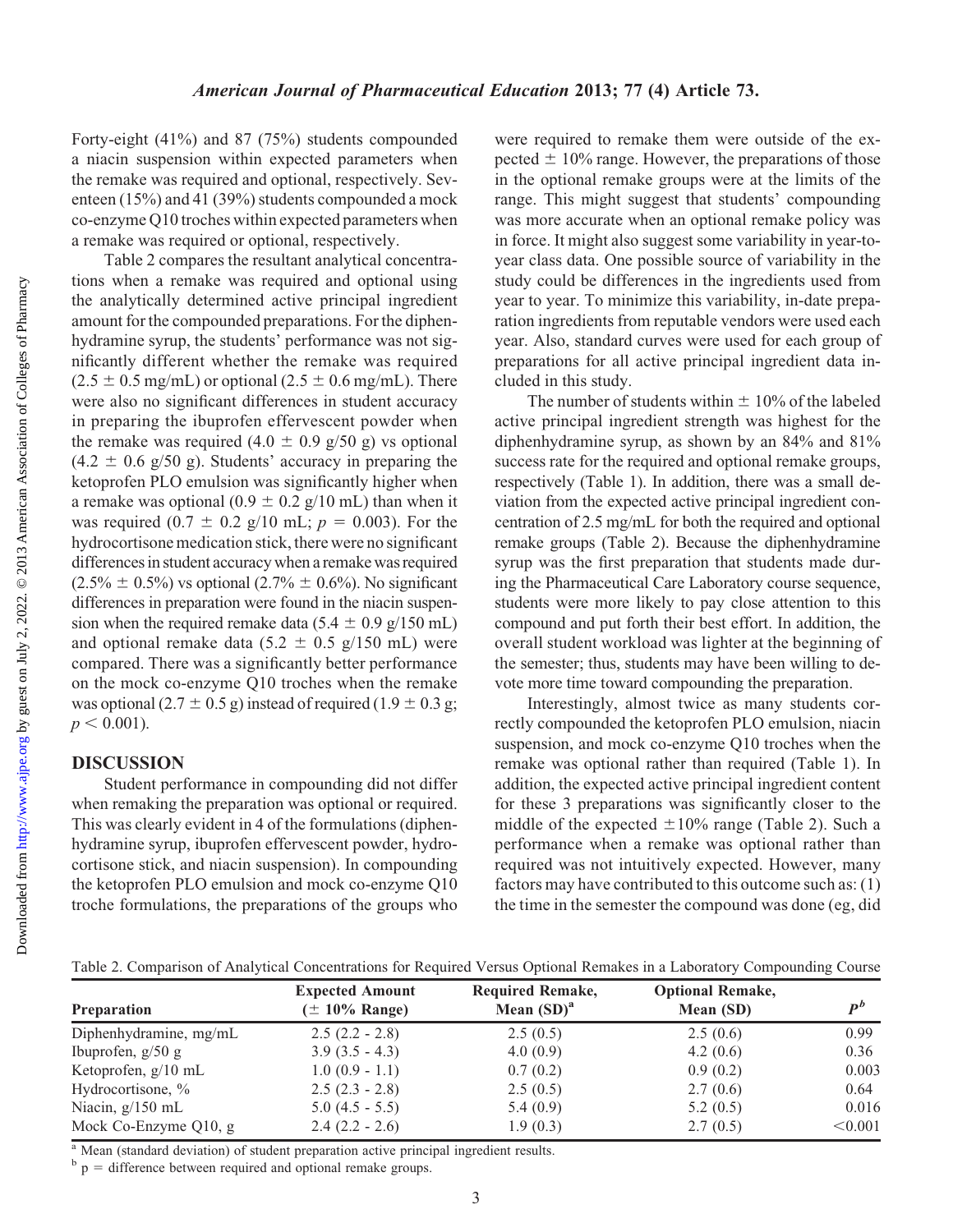students have more time early in the semester?); (2) the point in the 5-semester laboratory course sequence at which the compounding was done (eg, did students have more compounding experience?); and (3) students' motivation level (eg, were students more self-motivated when the remake was optional rather than required?). More students accurately compounded the hydrocortisone medication stick and ibuprofen effervescent powder when the remake was required, as shown in Table 1 and Table 2. Students often perceive these 2 preparations as the most time-consuming compounds because of the large number of ingredients that must be weighed. Perhaps students were more likely to spend more time accurately compounding these preparations on the first attempt when a remake was required because they did not want to have to spend an immense amount of time remaking the preparation at a later date.

Other colleges and schools of pharmacy have investigated the use of an analysis requirement or assessment tool for pharmaceutical compounding courses.<sup>3</sup> Unfortunately analytical testing is not conducted in most pharmacy schools. As a result, students cannot identify the sources of error affecting the quality of their compounded preparations and may wrongly believe that their compounding techniques are appropriate. Instituting an analysis requirement ensures that students receive feedback regarding their compounding performance, which is beneficial for future pharmacy practice.

Although an analysis requirement is a beneficial assessment tool, it also carries some burdens. The equipment for analysis can be a costly investment. Furthermore, requiring students to remake compounded preparations incurs an additional cost to operating the compounding laboratory course. The analysis process can also be time consuming, especially with a large class size. Because of this, auxiliary staff members may be necessary to decrease the turnaround time to provide feedback to students, and paying for the extra staff members would increase the overall operating budget of the laboratory course and the workload of the laboratory coordinator.

#### **CONCLUSIONS**

The type of remake requirement for a compounding exercise did not affect student performance in terms of preparation content. However, the perceived difficulty of making the preparation, time spent compounding, and impact on the student's final course grade may influence student performance. Future investigation of factors other than required or optional remake provisions should be conducted to further examine student performance in compounding laboratory courses.

#### **REFERENCES**

1. Shrewsbury R, Augustine S, Birnie C, et al. Assessment and recommendations of compounding education in AACP member institutions. Am J Pharm Educ. 2012;76(7):Article S9. 2. Eley JG, Birnie C. Retention of compounding skills among pharmacy students. Am J Pharm Educ. 2006;70(6):Article 132. 3. Almoazen H. Why analytical testing is needed in pharmaceutical compounding [letter]. Am J Pharm Educ. 2010;74(2):Article 32. 4. Kadi A, Francioni-Proffitt D, Hindle M, Soine W. Evaluation of basic compounding skills of pharmacy students. Am J Pharm Educ. 2005;69(4):Article 69.

Appendix 1. Methods of Preparation and Analysis for the Compounded Preparations

#### DIPHENHYDRAMINE SYRUP

| Diphenhydramine Syrup             |                       |
|-----------------------------------|-----------------------|
| Diphenhydramine Hydrochloride     | $250$ mg              |
| Glycerin                          | $5 \text{ mL}$        |
| Simple Syrup NF                   | $30 \text{ mL}$       |
| Vanillin Alcoholic Solution 67mg% | $0.2$ mL              |
| Distilled Water                   | q.s. $100 \text{ mL}$ |
| Mix and make Syrup                |                       |

#### Method of Preparation:

- 1. Weigh the diphenhydramine HCl in a weigh boat.
- 2. Transfer the powder into a 150 mL beaker.
- 3. Using a 5 mL syringe, transfer the glycerin into the beaker.
- 4. Using a 1 mL syringe, transfer the vanillin solution into the beaker.
- 5. Using a graduated cylinder, measure and transfer the simple syrup.
- 6. Add a portion of water, put in a stirring bar, and stir the mixture gently until solution occurs.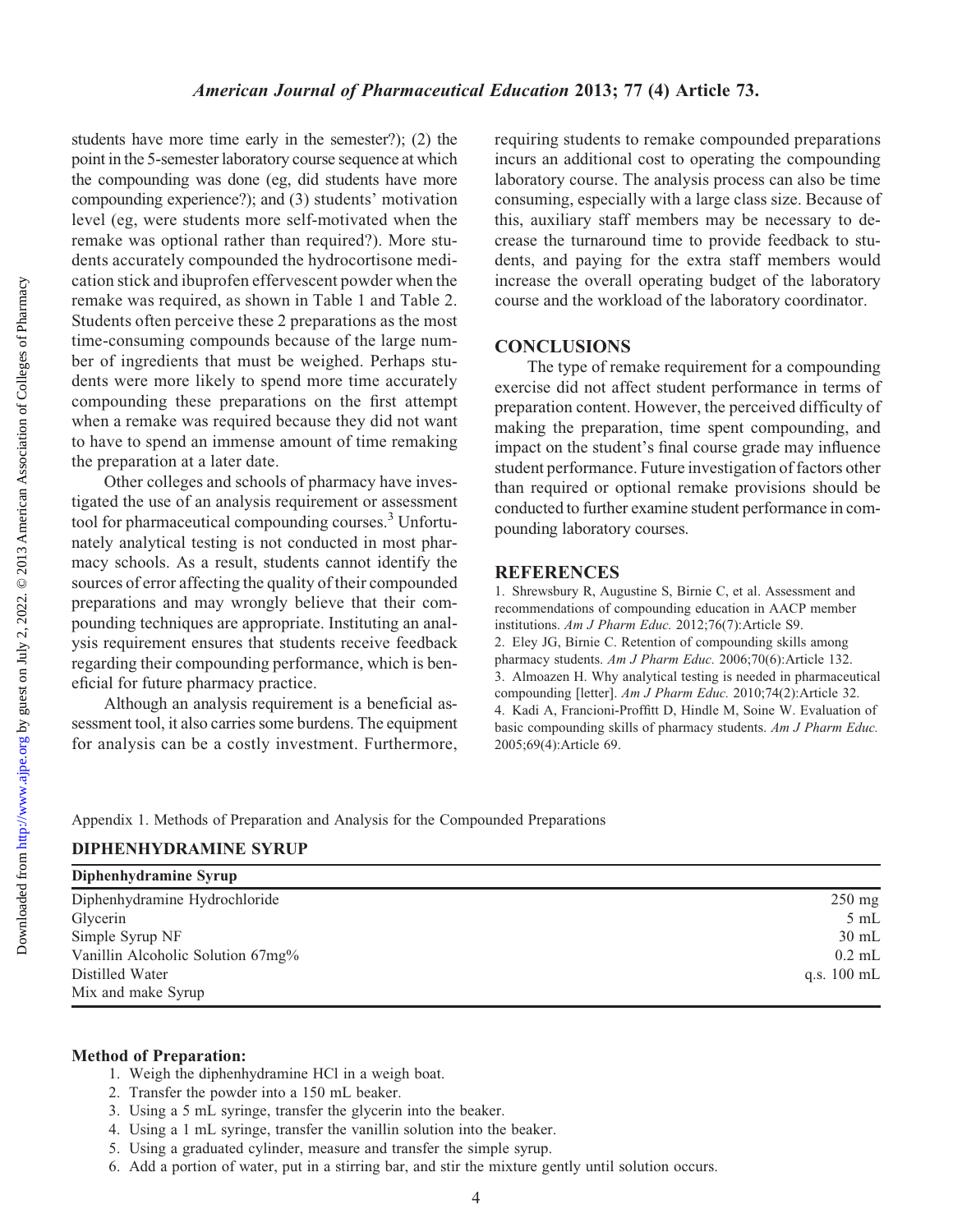- 7. Transfer the mixture into a calibrated prescription bottle.
- 8. Rinse the beaker with portions of water, adding each portion to the prescription bottle.
- 9. Bring the solution to final volume.

## Process of Analysis

One (1) mL samples of the student preparation were taken without shaking the preparation, and diluted for high-performance liquid chromatographic (HPLC) analysis. For the HPLC analysis, the mobile phase consisted of 750 mL methanol, 50 mL tetrahydrofuran, 5.8 g sodium dioctyl sodium succinate and 1 mL of 85% phosphoric acid adjusted to pH 4.6. A 4.6 x 250 mm C18  $10\mu$ column was used with a flow rate of 1.4 mL/min. The detector wavelength ( $\lambda$ ) was set at 265, and the injection volume was 25  $\mu$ L. The expected concentration of the student preparation was 2.5 mg/mL.

## IBUPROFEN EFFERVESCENT POWDER

| <b>Ibuprofen Effervescent Powder</b> |              |
|--------------------------------------|--------------|
| Ibuprofen                            | $400$ mg/tsp |
| Sodium Bicarbonate                   | 52.4%        |
| Citric Acid Monohydrate              | 28.6%        |
| Tartaric Acid                        | 19%          |
| Mix and make Effervescent Powder     |              |

## Method of Preparation:

- 1. Accurately weigh the powders.
- 2. Combine the powders using geometric dilution.
- 3. Sieve through a 40 mesh, 5" sieve.
- 4. Package in airtight container.

#### Process of Analysis

Ibuprofen effervescent powder has a bulk density of 1.03 g/mL. From this information, 400 mg/tsp of ibuprofen would be contained in 5.15 g of the preparation, assuming that a teaspoon is equivalent to 5 mL. For each student sample, 0.3 g of the preparation was taken from the top of the container. Ten mL of water was added and when the effervescence stopped, 10 mL of methanol was added. The sample was then hand shaken and injected into the HPLC.

For the HPLC analysis, a mobile phase of 400 mL citric acid and sodium hydroxide buffer and 600 mL acetonitrile was used. A  $4.6 \times 250$  mm C18 10 $\mu$  column was used with a flow rate of 1.1 mL/min. The detector wavelength ( $\lambda$ ) was set at 254 and the injection volume was 30  $\mu$ L. The expected amount of ibuprofen was 3.88 g in 50 g of the effervescent powder preparation.

| <b>KETOPROFEN PLO EMULSION</b> |                      |
|--------------------------------|----------------------|
| <b>Ketoprofen PLO Emulsion</b> |                      |
| Ketoprofen                     | 10%                  |
| Ethoxy Diglycol                | $2.2 \text{ mL}$     |
| Lecithin Syrup                 | $2 \text{ mL}$       |
| Pluronic F-127 20% Gel         | q.s. $10 \text{ mL}$ |
| Mix and make PLO Emulsion      |                      |

## Method of Preparation:

- 1. Accurately weigh the ketoprofen in a weigh boat.
- 2. Add ethoxy diglycol to the weigh boat to solubilize the ketoprofen.
- 3. Transfer the weigh boat contents to a Luer-Lok syringe. Use portions of lecithin syrup to rinse the weigh boat. Add each rinse to the Luer-Lok syringe. Determine the volume of material in the syringe.
- 4. Draw up the appropriate volume of Pluronic gel in another Luer-Lok syringe.
- 5. Carefully remove air from both syringes.
- 6. Attach a Luer-to-Luer connector to the two syringes, and transfer the emulsion back-and-forth between the syringes until well mixed.
- 7. Package in an appropriate container.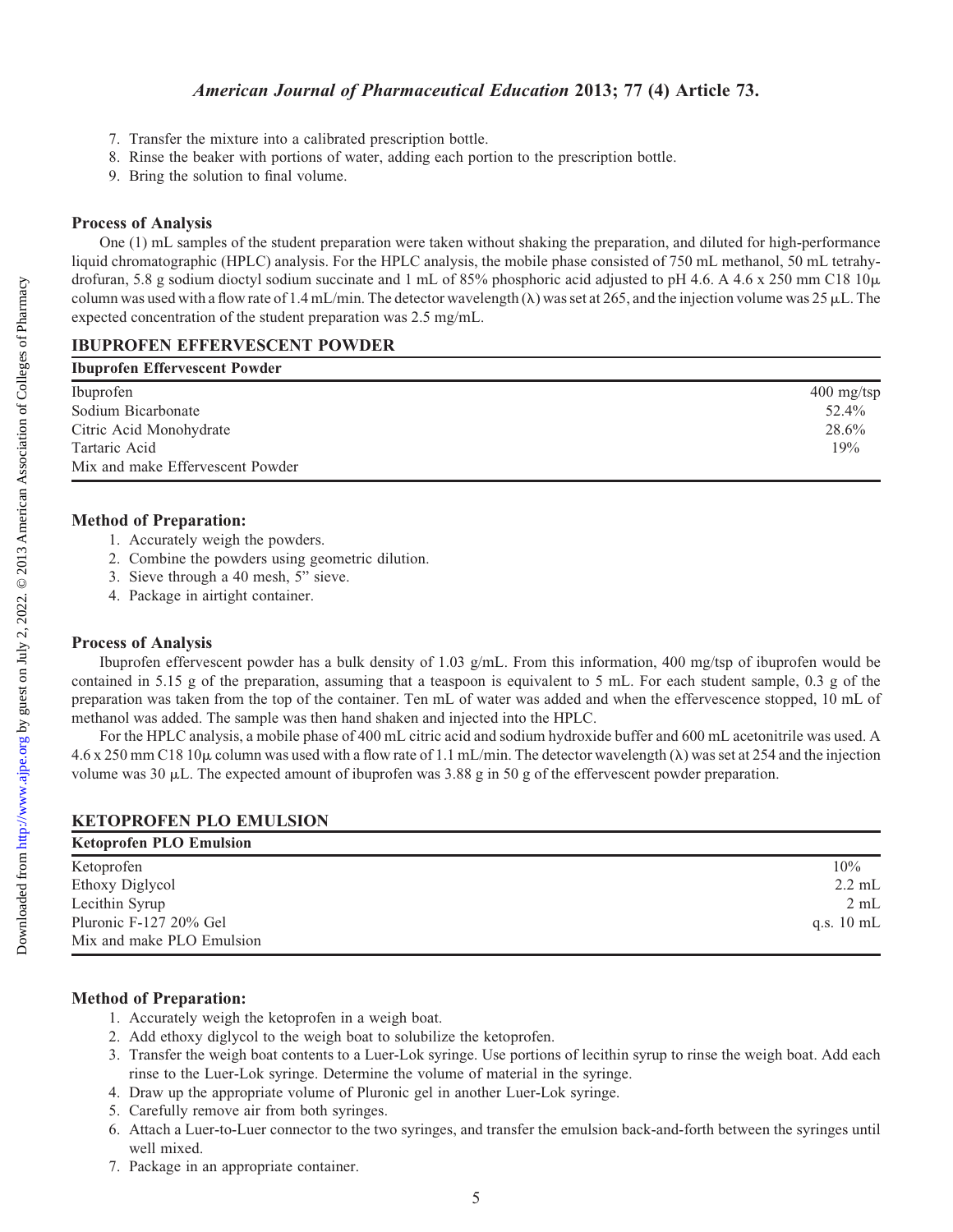## American Journal of Pharmaceutical Education 2013; 77 (4) Article 73.

#### Process of Analysis

The students compounded 10 mL of preparation and then dispensed the preparation in individual 1 mL oral syringes. The ketoprofen PLO emulsion was analyzed by dissolving a 0.5 mL sample in 20 mL of tetrahydrofuran and reading in a spectrophotometer at a wavelength  $(\lambda)$  of 340. The expected number of grams in the 10 mL of preparation was 1.0 g.

## HYDROCORTISONE MEDICATION STICK

| <b>Hydrocortisone Medication Stick</b> |         |  |
|----------------------------------------|---------|--|
| Hydrocortisone                         | $2.5\%$ |  |
| Beeswax                                | 30%     |  |
| Cetyl Esters Wax                       | 30%     |  |
| Mineral Oil (Heavy)                    | 40%     |  |
| Mix and make Application Stick         |         |  |

#### Method of Preparation:

- 1. Accurately weigh the powders.
- 2. Heat to melt the beeswax.
- 3. When the beeswax is melted, reduce the heat and melt the cetyl esters wax. Use a stirring rod, not a stirring bar.
- 4. When the cetyl esters wax is melted, remove from heat, add the hydrocortisone and use the mineral oil to rinse the weigh boat.
	- 5. When the hydrocortisone has dispersed in the waxes, cool the mixture until it is "just warm to the back of the hand."
	- 6. Fill the application stick.

#### Process of Analysis

Students made 50 g of the hydrocortisone medication stick preparation. A 250 mg sample was removed from the top of the stick, dissolved in 20 mL of tetrahydrofuran, hand-shaken, and left overnight. One (1) mL of this solution was further diluted with 10 mL of tetrahydrofuran and read in a spectrophotometer at a wavelength  $(\lambda)$  of 242. The expected percentage in the stick preparation was 2.5% hydrocortisone.

| <b>Niacin Suspension</b>                |                 |
|-----------------------------------------|-----------------|
| Niacin                                  | 5g              |
| Cetylpyridinium Chloride                | $0.015$ g       |
| Xanthan Gum                             | $0.23$ g        |
| Purified Water                          | $45 \text{ mL}$ |
| <b>Suspension Structured Vehicle NF</b> | q.s. 150 ml     |
| Mix and make Suspension                 |                 |

## Method of Preparation:

- 1. Accurately weigh the niacin and xanthan gum.
- 2. Add the cetylpyridinium chloride stock solution and the water to a small beaker. Create a small vortex with a stirring bar and slowly sprinkle in the xanthan gum. Allow each addition to dissolve before adding the next addition.
- 3. Triturate the niacin to create a uniform particle size.
- 4. Sprinkle niacin into the solution vortex.
- 5. Add a portion of the Suspension Structured Vehicle into the solution vortex.
- 6. Transfer the suspension from the beaker to a calibrated plastic prescription bottle.
- 7. Continuously rinse the beaker with Suspension Structured Vehicle, adding each rinse to the prescription bottle until the required volume is reached.

#### Process of Analysis

Niacin suspensions were analyzed by HPLC using an aqueous mobile phase containing 30% acetonitrile, 0.1% phosphoric acid, and 0.1% sodium lauryl sulfate. A 4.6 x 250 mm C18 10 $\mu$  column was used with a flow rate of 1.5 mL/min. The detector wavelength ( $\lambda$ ) was set at 254. The expected concentration of the student preparation was 5.0 g of niacin per 150 mL of suspension.